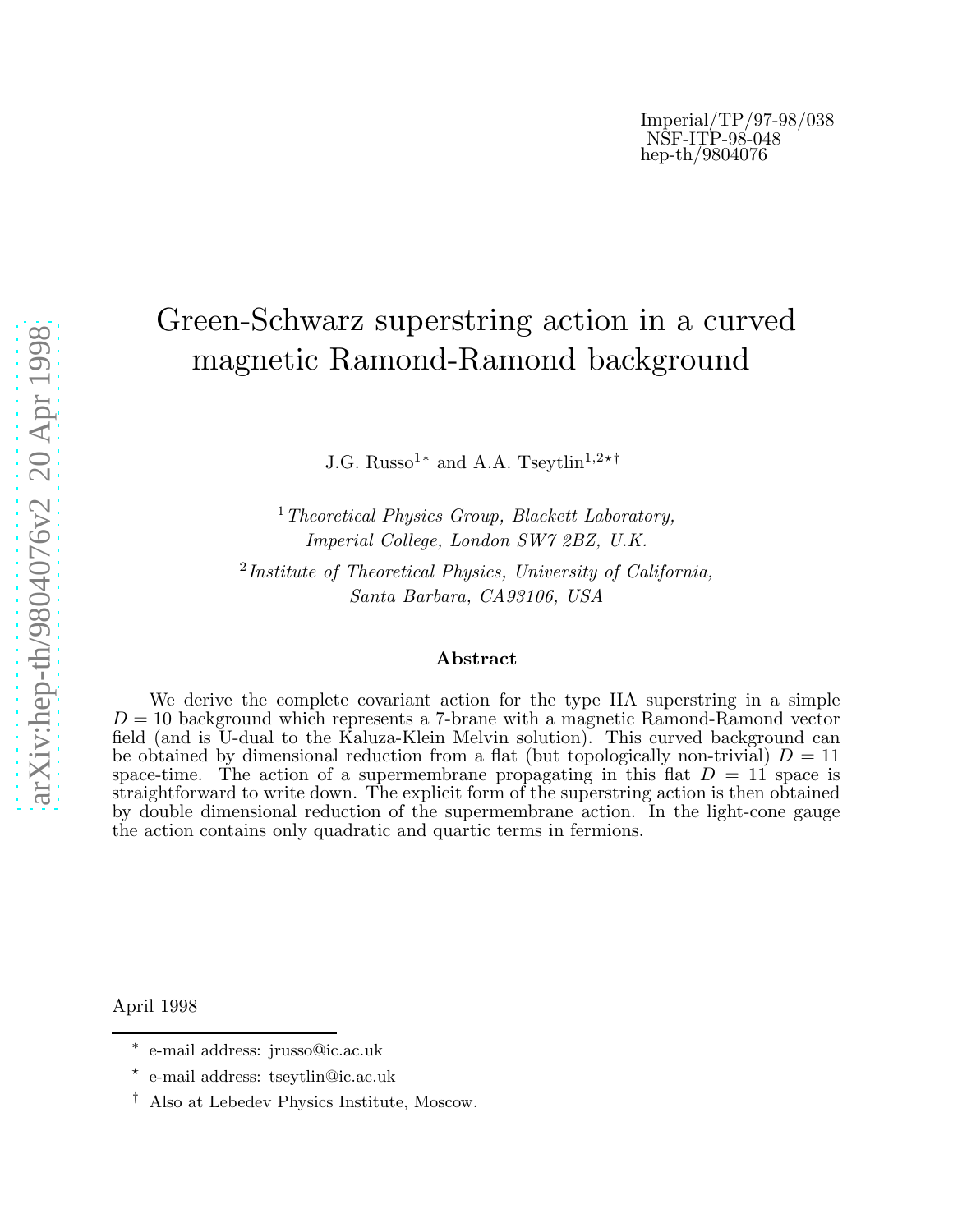1. One interesting problem in superstring theory is to understand how fundamental strings propagate in the presence of background fields corresponding to the Ramond-Ramond (RR) sector of type II superstring spectrum. This is important, in particular, in view of the presence of D-branes[[1](#page-11-0)] in the theory. It is natural to try to address this question using the Green-Schwarz (GS) formulation[[2\]](#page-11-0) in which the string action in a RR background is local and supersymmetric. The leading-order terms in the coupling of GS superstring to RR fields can be constructed [\[3](#page-11-0)] in the light-cone gauge using the known light-cone gauge GS vertex operators [\[4](#page-11-0)]. The formal superspace expressions for the  $\kappa$ invariant type II GS superstring actions in generic on-shell  $N = 2, D = 10$  supergravity backgrounds were found in [\[5](#page-11-0),[6\]](#page-11-0) (and studied in[[7\]](#page-11-0)), but the explicit component form of the actions was not worked out. A different approach to the construction of manifestly  $N = 2, D = 4$  supersymmetric world sheet  $\sigma$ -model for compactified  $D = 4$  Type II superstring was presented in[[8\]](#page-11-0). The dilaton dependence of RR coupling terms in GS action wasexplicitly demonstrated in [[9\]](#page-11-0). Certain leading component terms in  $D = 11$  membrane action [\[10](#page-11-0)] and thus [\[6](#page-11-0)] in  $D = 10$  string action were recently determined in [\[11](#page-11-0)].

Given that finding the complete expression for the covariant superstring action in terms of the component fields  $(x, \theta)$  to all orders in  $\theta$ 's in a generic supergravity background is obviously a complicated problem,<sup>1</sup> one may first try to solve it for some special cases of the RR backgrounds. In this paper we shall consider a simple example of the RR background that solves the type IIA supergravity equations of motion. It represents a (non-supersymmetric) magnetic 7-brane of type IIA theory which is the RR analogue (actually, U-dual) of the NS-NS Kaluza-Klein Melvin ('flux tube') background. The latter was previously discussed at the field theory level [\[12-15](#page-11-0)] and at the string theory level[[16\]](#page-11-0) (the corresponding type II superstring model is exactly soluble so that its mass spectrum and partition function can be explicitly determined[[16\]](#page-11-0)).

This background can be obtained by dimensional reduction from a simple elevendimensional space-time which is  $flat$  (and thus should be an exact solution of M-theory) but topologically non-trivial. Its non-trivial 3-dimensional part is obtained by factorizing  $(R^2)_{r,\varphi} \times (S^1)_y$  over the group generated by translations in two angular directions.<sup>2</sup> If

 $^{\rm 1} \,$  GS action is complicated even in curved NS-NS backgrounds, but in the absence of RR fields one may use the well-understood NS sigma-model representation for the superstring action.

<sup>&</sup>lt;sup>2</sup> In the coordinates where  $ds^2 = dr^2 + r^2 d\theta^2 + dy^2$  ( $\theta = \varphi + qy$ ) one identifies the points  $(r, \theta, y) = (r, \theta + 2\pi n + 2\pi qRm, y + 2\pi Rm)$   $(n, m =$ integers), i.e. combines the shift by  $2\pi R$  in y with a rotation by an arbitrary angle  $2\pi qR$  in the 2-plane. The fixed r section is a 2-torus (with r-dependent conformal factor and complex modulus) which degenerates into a circle at  $r = 0$ . The space is actually regular everywhere, including  $r = 0$ , as becomes clear in rewriting the metric in cartesian coordinates.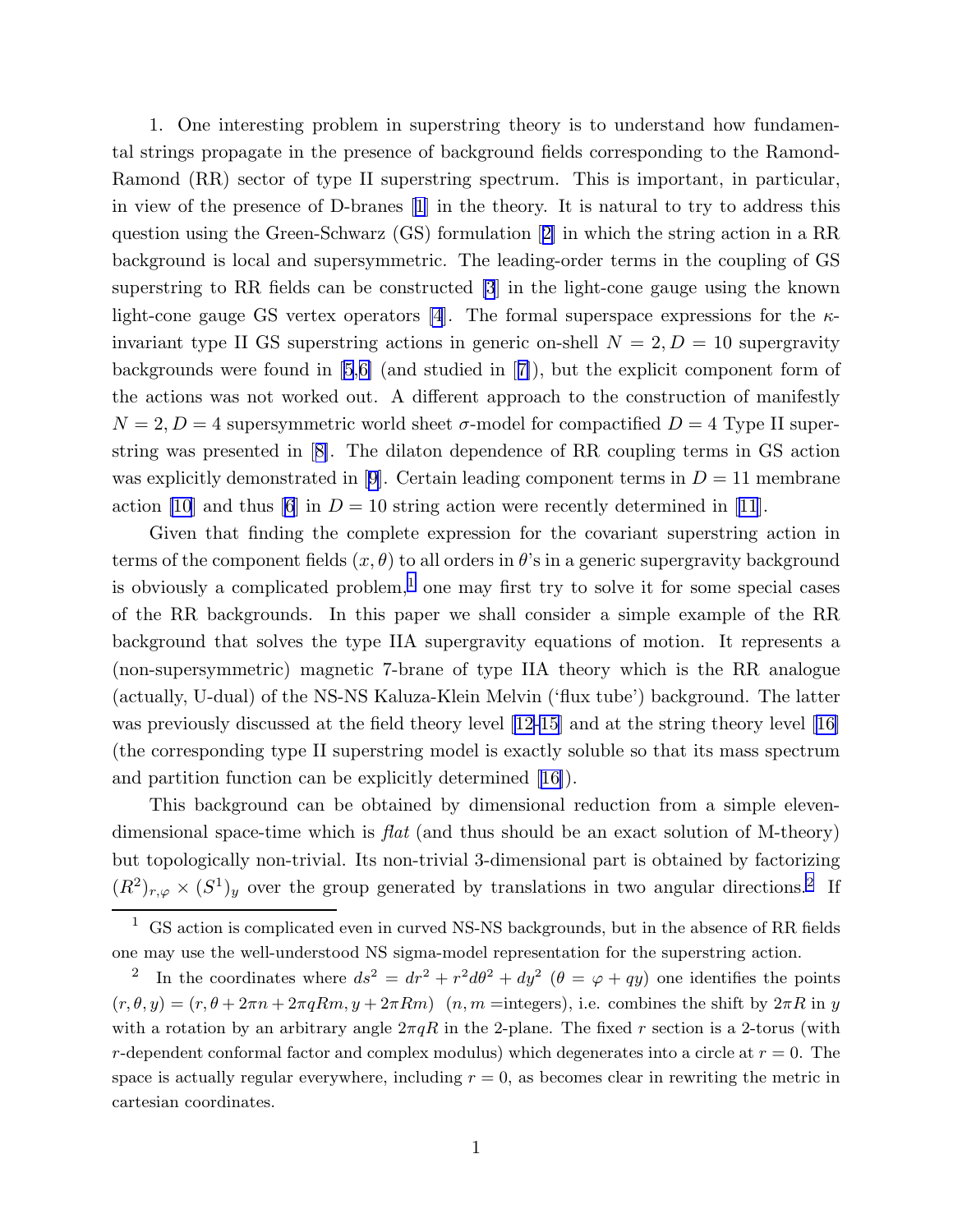<span id="page-2-0"></span>the 11-th direction is different from y, this  $D = 11$  background reduces to a similar flat one in  $D = 10$  which describes the NS-NS Kaluza-Klein Melvin solution upon further reductionto  $D = 9$  (as in [[16\]](#page-11-0) in what follows we shall refer to this flat  $D = 10$  background as Kaluza-Klein Melvin model). If instead we reduce along  $y = x_{11}$  we end up with a curved type IIA  $D = 10$  background with a non-trivial RR vector potential representing a magnetic flux 'tube' (7-brane).

The key technical point is that the GS string action in this  $D = 10 \text{ RR}$  background can be found by the double dimensional reduction[[6\]](#page-11-0) from the explicitly known supermembrane action[[10\]](#page-11-0) in the corresponding  $flat D = 11$  space (the relevant membrane action is related to the standard action written in terms of flat cartesian coordinates by a simple coordinate transformation).<sup>3</sup> The resulting covariant string action is non-trivial, containing higher powers of  $\theta$ 's. After fixing the light-cone gauge, the action simplifies to a form containing only quadratic and quartic terms in fermions.

2. The ten-dimensional background that we shall consider is a solution type IIA supergravity with the relevant part of the action being

$$
S = \int d^{10}x \sqrt{-G} \left( e^{-2\phi} \left[ R + 4(\partial \phi)^2 \right] - \frac{1}{2} F_{mn} F^{mn} \right) . \tag{1}
$$

It is given by  $(q = const)$ 

$$
ds_{10}^{2} = f(r)\left[-dt^{2} + dx_{1}^{2} + \dots + dx_{7}^{2} + dr^{2} + r^{2}f^{-2}(r)d\varphi^{2}\right],
$$
 (2)

$$
e^{2\phi} = f^3(r) , \quad A = qr^2 f^{-2}(r) d\varphi , \quad f \equiv (1 + q^2 r^2)^{1/2} , \tag{3}
$$

where A is the RR 1-form. It can be obtained by dimensional reduction from the  $D = 11$ background with trivial 3-form field  $A_{\mu\nu\rho} = 0$  and the metric

$$
ds_{11}^2 = -dt^2 + dx_1^2 + \dots + dx_7^2 + dr^2 + r^2(d\varphi + qdy)^2 + dy^2.
$$
 (4)

Here  $\varphi \equiv \varphi + 2\pi$  and  $y \equiv x_{11}$  has period  $2\pi R_{11}$  so that this metric is topologically non-trivial if  $qR_{11} \neq n$ . Since the metric is locally flat this an exact solution to the

<sup>3</sup> The general superspace expression for a GS superstring action in an arbitrary type IIA supergravity background was originally derived[[6](#page-11-0)] by starting from the membrane action[[10\]](#page-11-0) in a curved  $D = 11$  supergravity background.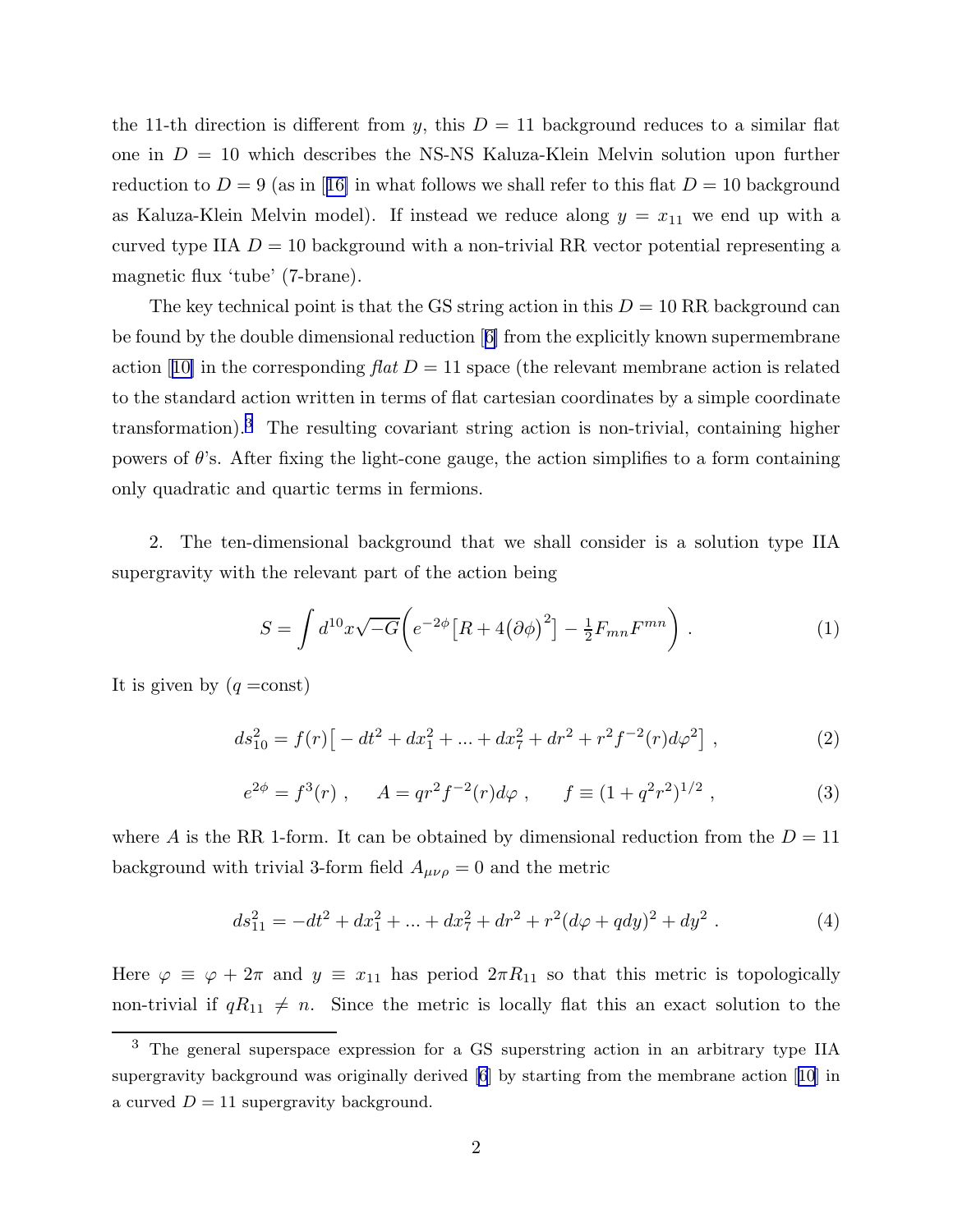equations of motion of eleven-dimensional supergravity and M-theory (all possible higherorder curvature corrections vanish). If the dimensional reduction is done along one of the coordinates  $x_1, ..., x_7$  one obtains the  $D = 10$  metric representing the NS-NS Kaluza-Klein Melvin background discussed in[[12-15\]](#page-11-0). Here instead we shall consider the dimensional reduction along  $y$ . By writing the metric  $(4)$  as

$$
ds_{11}^2 = -dt^2 + dx_1^2 + \dots + dx_7^2 + dr^2 + r^2 f^{-2}(r) d\varphi^2 + f^2(r) [dy + qr^2 f^{-2}(r) d\varphi]^2 , \quad (5)
$$

we obtain the above type IIA solution([2\)](#page-2-0) with the magnetic RR vector field. This RR background is obviously related to the NS-NS Melvin solution by U-duality.<sup>4</sup>

The background [\(2](#page-2-0)) is a curved space-time corresponding to an axially symmetric magnetic RR 'flux tube' (7-brane, see below). If the string coupling  $e^{\phi_0 + \phi(r)}$  is chosen to be small at  $qr \ll 1$ , it becomes large at  $qr \gg 1$ , so that the geometry is ten-dimensional close to the core of 7-brane (inside the flux tube) and becomes eleven-dimensional far from it.

It is useful to make the following coordinate transformation:

$$
f(r)\frac{dr}{r} = \frac{d\rho}{\rho} , \qquad \rho = 2q^{-1}e^{f(r)-1}[\frac{f(r)-1}{f(r)+1}]^{1/2} , \qquad (6)
$$

putting the solution into the explicit rotationally symmetric 7-brane form

$$
ds_{10}^{2} = H_{1}(\rho) \left( -dt^{2} + dx_{1}^{2} + \ldots + dx_{7}^{2} \right) + H_{2}(\rho) \left( d\rho^{2} + \rho^{2} d\varphi^{2} \right) , \tag{7}
$$

$$
e^{2\phi} = H_1^3(\rho)
$$
,  $A = \frac{q\rho^2 H_2(\rho)}{H_1(\rho)} d\varphi$ ,  $H_1 \equiv f[r(\rho)]$ ,  $H_2 \equiv \frac{r^2(\rho)}{\rho^2 f[r(\rho)]}$ .

Like the U-dual KK Melvin background, this 7-brane solution breaks all supersymmetries.<sup>5</sup> The behavior at small and large  $\rho$  is as follows:

$$
r(\rho) \approx \rho (1 - \frac{1}{4} q^2 \rho^2)
$$
,  $H_1(\rho) \approx 1 + \frac{1}{2} q^2 \rho^2$ ,  $H_2(\rho) \approx 1 - q^2 \rho^2$  if  $q\rho \ll 1$ 

<sup>5</sup> The  $D = 11$  Killing spinor  $\varepsilon$  does not satisfy the periodic boundary condition in y (unless  $qR_{11} = 2n$ ) since  $\varepsilon(x, y + 2\pi R_{11}) = \exp[\frac{1}{2}qR_{11}\Gamma_8\Gamma_9] \varepsilon(x, y)$ , where 8, 9 correspond to the directions in the  $(r, \varphi)$  plane.

 $4$  Explicitly, the Kaluza-Klein Melvin model in type IIA theory is obtained from the RR Melvin model by applying T-duality along  $x_7$ , then S-duality in IIB theory, and then T-duality along  $x_7$ to get back to IIA theory. Though the IIA KK Melvin model described by flat  $D = 10$  space is an exact solution of string theory, this may not apply to the RR Melvin model since due to lack of supersymmetry there may be both perturbative and non-perturbative corrections to the duality transformations. Let us note also that KK Melvin solution of type IIB theory is related to that of type IIA theory by a trivial T-duality transformation along one of the flat 'spectator' coordinates.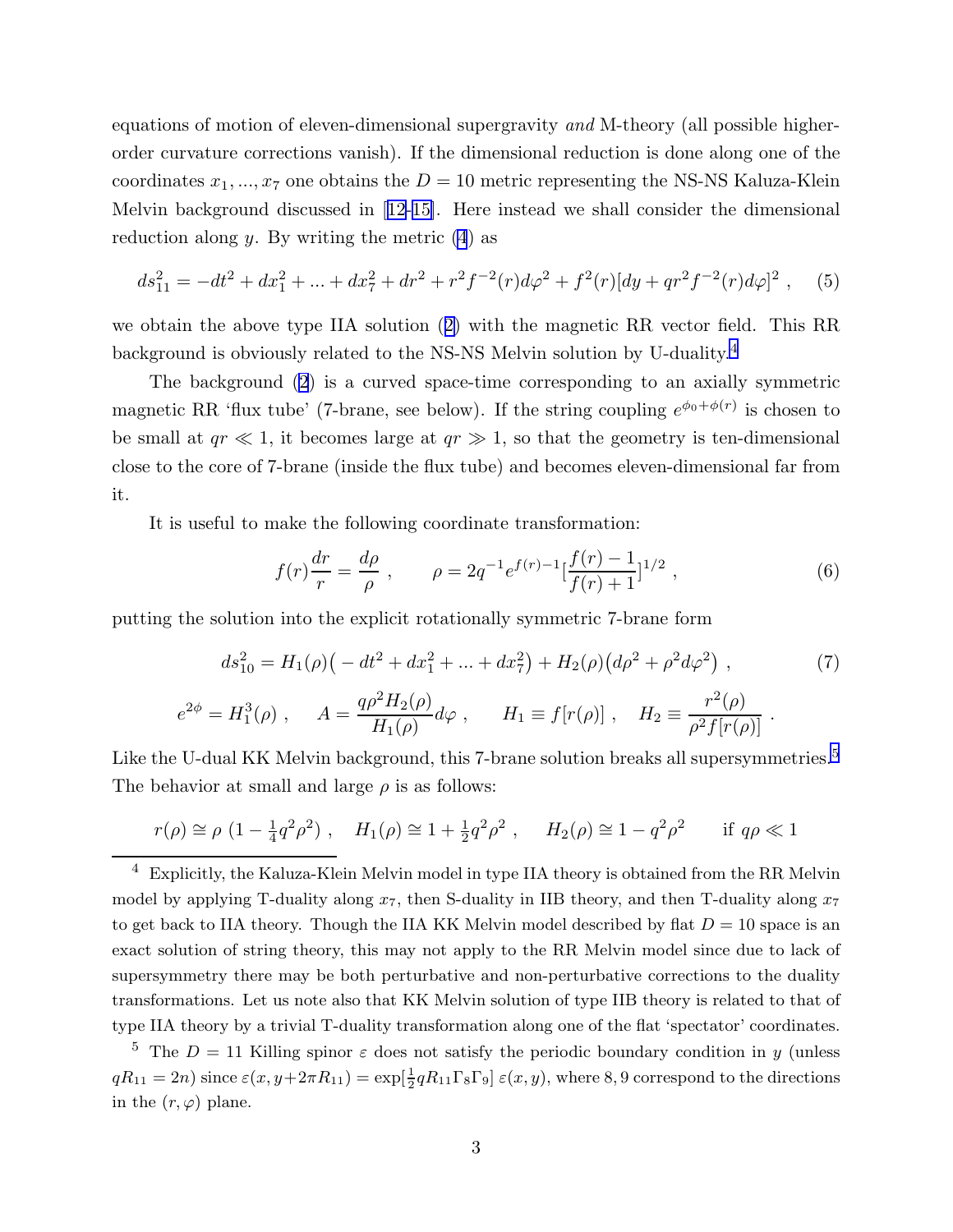$$
q r(\rho) \approx \log(q\rho)
$$
,  $H_1(\rho) \approx \log(q\rho)$ ,  $H_2(\rho) \approx \frac{\log(q\rho)}{q^2\rho^2}$  if  $q\rho \gg 1$ .

<span id="page-4-0"></span>The gauge field strength  $dA$  is constant near the origin and asymptotically approaches zero at large  $\rho$ .

Our aim below will be to find the exact expression for the action of the GS string propagating in the background  $(2),(3)$  $(2),(3)$  $(2),(3)$ . We shall obtain it by double dimensional reduction along $x_{11} = y$  from the  $D = 11$  action of a membrane moving in the metric ([4\)](#page-2-0).

The reduction of the same membrane action along the 'trivial' direction  $x_7$  leads to the action for GS string in the Kaluza-Klein Melvin background. In the light-cone gauge, the non-trivial part of the latter action (without terms corresponding to free bosonic directions  $x_1, ..., x_6$  has the form [\[16](#page-11-0)]<sup>6</sup>

$$
L_{\rm KK\; Melvin} = \partial_+ y \partial_- y + D_+ x_s D_- x_s + i S_R \mathcal{D}_+ S_R + i S_L \mathcal{D}_- S_L \,,\tag{8}
$$

$$
(D_a)_{st} \equiv \delta_{st}\partial_a - q\epsilon_{st}\partial_a y , \qquad D_i \equiv \partial_a - \frac{1}{4}q\epsilon_{st}\Gamma_{st}\partial_a y , \qquad s, t = 8, 9 . \tag{9}
$$

3. The action for the  $D = 11$  supermembrane coupled to a  $D = 11$  supergravity background is given by[[10\]](#page-11-0)

$$
I = -\frac{1}{2}T_3 \int d^3\xi \left[ \sqrt{-g} (g^{ij}\hat{\Pi}_i^{\hat{\mu}}\hat{\Pi}_j^{\hat{\nu}} \eta_{\hat{\mu}\hat{\nu}} - 1) - \frac{1}{3} \epsilon^{ijk}\hat{\Pi}_i^A \hat{\Pi}_j^B \hat{\Pi}_k^C A_{CBA} \right].
$$
 (10)

Here  $g_{ij}$  is the auxiliary 3d metric  $(i = 1, 2, 3)$ ,  $\hat{\Pi}_i^A = \partial_i Z^M \hat{E}_M^A(Z)$ ,  $Z^M = (x^{\mu}, \theta^{\alpha})$  $(\mu = 0, 1, ..., 9, 11, \alpha = 1, ..., 32),$   $A_{CBA} = A_{CBA}(Z)$   $(A = (\hat{\mu}, \hat{\alpha})$  are superspace tangent indices).<sup>7</sup> As was shown in [\[10](#page-11-0),[6\]](#page-11-0), this action is invariant under  $\kappa$ -symmetry provided the backgroundsatisfies the superspace equations of on-shell  $D = 11$  supergravity [[18,19](#page-11-0)].

 $6\,$  It is useful to recall also that under T-duality along y the KK Melvin background is transformed into a curved background described by the string model with the following bosonic part (this is a special case of a 3-parameter class of magnetic models solved in [\[17](#page-11-0)]):  $\tilde{L} =$  $\partial_+ r \partial_- r + F(r) r^2 (\partial_+ \varphi + q \partial_+ \tilde{y}) (\partial_- \varphi - q \partial_- \tilde{y}) + \partial_+ \tilde{y} \partial_- \tilde{y} + \mathcal{R}(\phi_0 + \frac{1}{2})$  $\frac{1}{2}\ln F$ ,  $F \equiv (1+q^2r^2)^{-1}$ ,  $\mathcal{R} \equiv \frac{1}{4}\alpha'\sqrt{g}R^{(2)}$ . This model is equivalent to the KK Melvin model at the CFT level, i.e. it has, in particular, the same mass spectrum [\[16](#page-11-0)].

<sup>&</sup>lt;sup>7</sup> We shall assume that  $\Gamma^{\mu}$  ( $\Gamma_{\mu}\Gamma_{\nu} + \Gamma_{\nu}\Gamma_{\mu} = \text{diag}(-1, 1... , 1)$ ) are chosen to be real and the Majorana spinors  $\theta$  are real,  $\bar{\theta} = \theta^T C$ ,  $C = \Gamma^0$ . Note that  $C_{\alpha\beta}$ ,  $(C\Gamma^{\mu_1\mu_2\mu_3})_{\alpha\beta}$ ,  $(C\Gamma^{\mu_1\mu_2\mu_3\mu_4})_{\alpha\beta}$  are antisymmetric while  $(C\Gamma^{\mu})_{\alpha\beta}$ ,  $(C\Gamma^{\mu_1\mu_2})_{\alpha\beta}$ ,  $(C\Gamma^{\mu_1\mu_2\mu_3\mu_4\mu_5})_{\alpha\beta}$  are symmetric in  $\alpha, \beta$ . In particular,  $\bar{\theta}\Gamma^{\mu}\theta=0.$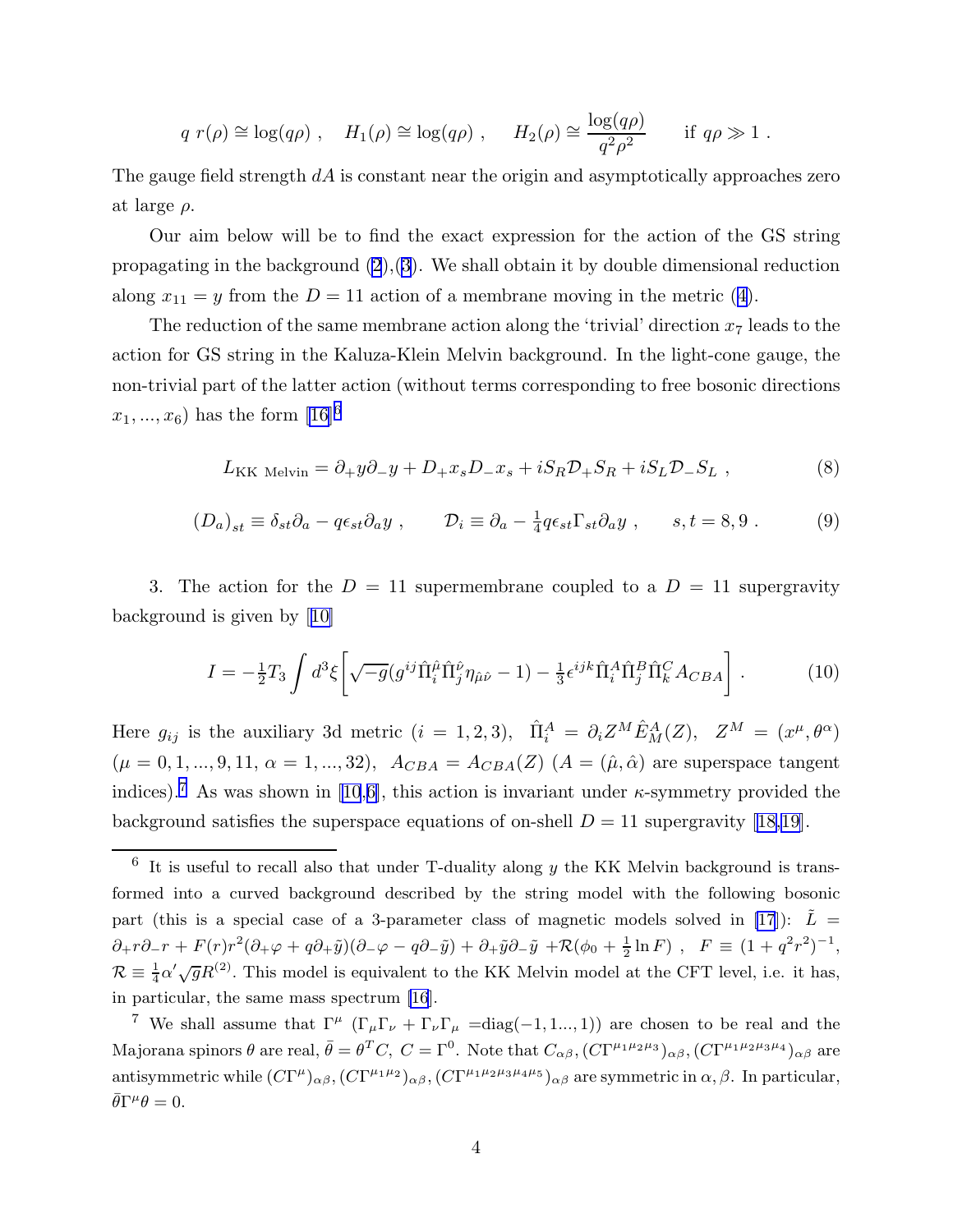<span id="page-5-0"></span>In flat superspace the action([10\)](#page-4-0) takes the following explicit form[[10\]](#page-11-0)

$$
I = -\frac{1}{2}T_3 \int d^3\xi \left[ \sqrt{-g}g^{ij} (\partial_i x^\mu - i\bar{\theta}\Gamma^\mu \partial_i \theta)(\partial_j x^\mu - i\bar{\theta}\Gamma^\mu \partial_j \theta) - \sqrt{-g} \right]
$$
 (11)

+ 
$$
i\epsilon^{ijk}\bar{\theta}\Gamma_{\mu\nu}\partial_i\theta(\partial_jx^\mu\partial_kx^\nu - i\partial_jx^\mu\bar{\theta}\Gamma^\nu\partial_k\theta - \frac{1}{3}\bar{\theta}\Gamma^\mu\partial_j\theta\bar{\theta}\Gamma^\nu\partial_k\theta)\bigg] \equiv I_N + I_{WZ}
$$
.

Eliminating the auxiliary metric, the first 'even' term of this action can be written in the standard form

$$
I_N = -T_3 \int d^3\xi \sqrt{-\det_3 h_{ij}} \ , \qquad h_{ij} = (\partial_i x^\mu - i \bar{\theta} \Gamma^\mu \partial_i \theta)(\partial_j x^\mu - i \bar{\theta} \Gamma^\mu \partial_j \theta) \ . \tag{12}
$$

Let us now consider the background([4\)](#page-2-0). The metric([4\)](#page-2-0) is flat since locally it can be obtained from the standard cartesian metric of  $R^{1,7} \times R^2 \times S^1$  by a y-dependent rotation in the  $(x_8, x_9)$  plane. Therefore, the corresponding supermembrane action is formally related to the flat space membrane action (11) by the substitution

$$
\theta \to \theta_{\text{flat}} = e^{-\frac{1}{2}q\Gamma_* y} \theta , \qquad \Gamma_* \equiv \Gamma_8 \Gamma_9 , \qquad (13)
$$

$$
x^8 + ix^9 = re^{i\varphi} \rightarrow x^8_{\text{flat}} + ix^9_{\text{flat}} = e^{iqy}(x^8 + ix^9) , \quad x^{\mu}_{\text{flat}} = x^{\mu} , \mu \neq 8, 9 ,
$$

where  $(x^{\mu}, \theta^{\alpha})$  are the 'true' superspace coordinates with correct periodicity (the 'flat' coordinates are not single-valued in the  $y$  direction). The action  $(11)$  then becomes

$$
I = -T_3 \int d^3 \xi \sqrt{-\det_3 h_{ij}} + I_{WZ} , \qquad (14)
$$

$$
h_{ij} = (D_i x^{\mu} - i \bar{\theta} \Gamma^{\mu} \mathcal{D}_i \theta)(D_j x^{\mu} - i \bar{\theta} \Gamma^{\mu} \mathcal{D}_j \theta) , \qquad (15)
$$

$$
I_{WZ} = -\frac{1}{2}i T_3 \int d^3 \xi \ \epsilon^{ijk} \bar{\theta} \Gamma_{\mu\nu} \mathcal{D}_i \theta (D_j x^\mu D_k x^\nu - i D_j x^\mu \bar{\theta} \Gamma^\nu \mathcal{D}_k \theta - \frac{1}{3} \bar{\theta} \Gamma^\mu \mathcal{D}_j \theta \bar{\theta} \Gamma^\nu \mathcal{D}_k \theta) , \tag{16}
$$

where the covariant derivatives are defined as follows (they are the same as in([9\)](#page-4-0))

$$
D_i x_s \equiv \partial_i x_s - q \epsilon_{st} x_t \partial_i y , \qquad D_i x_u \equiv \partial_i x_u , \qquad D_i x_{11} = D_i y \equiv \partial_i y , \qquad (17)
$$

$$
\mathcal{D}_i \theta \equiv (\partial_i - \frac{1}{2} q \Gamma_* \partial_i y) \theta ,
$$

where  $s, t = 8, 9$  and  $u = 0, 1, ..., 7$ .

In order to obtain the type IIA GS superstring action in  $N = 2, D = 10$  supergravity background  $(2),(3)$  $(2),(3)$  $(2),(3)$  we perform the double dimensional reduction [\[6](#page-11-0)] by splitting the worldvolume and space-time coordinates as  $\xi^i \to (\xi^a, \xi^3)$ ,  $x^\mu \to (x^m, x^{11} \equiv y)$ , assuming that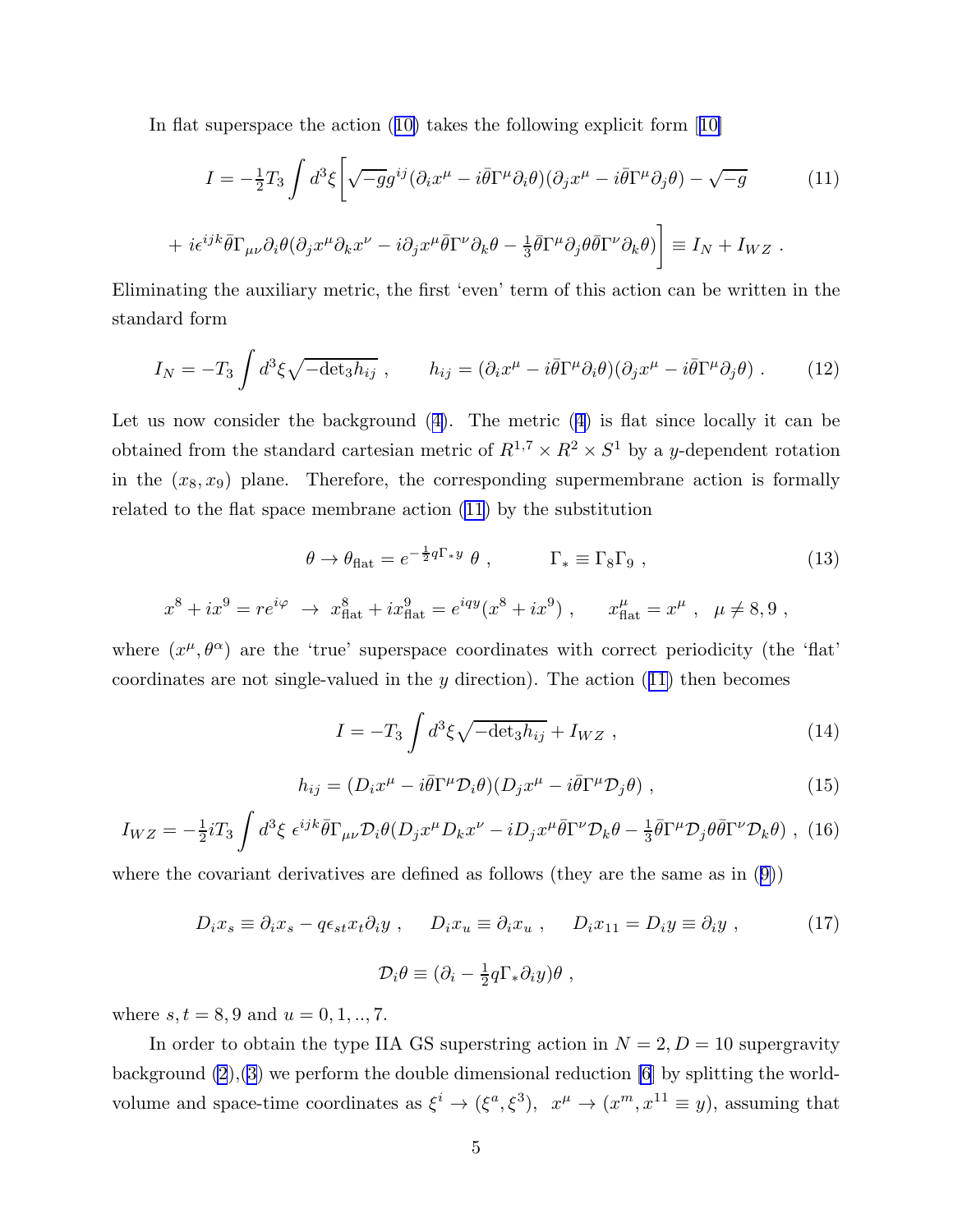<span id="page-6-0"></span> $\partial_3 g_{ij} = 0, \, \partial_3 x^m = 0, \, \partial_3 \theta = 0, \text{ and setting } y = R_{11} \xi^3.$  Here and in what follows  $a, b = 1, 2,$  $m, n = 0, 1, \ldots, 9$  (repeated indices are summed with Minkowski metric).

The WZ term [\(16](#page-5-0)) then reduces to  $(T_2 = 2\pi R_{11}T_3)$ 

$$
I_{WZ} = I_{WZ}^{(0)} + I_{WZ}^{(q)} \t{,} \t(18)
$$

$$
I_{WZ}^{(0)} = -\frac{1}{2}iT_2 \int d^2\xi \ \epsilon^{ab}\bar{\theta}\Gamma_m\Gamma_{11}\partial_a\theta(2\partial_b x^m - i\bar{\theta}\Gamma^m\partial_b\theta) \ , \tag{19}
$$

$$
I_{WZ}^{(q)} = -\frac{1}{2}iqT_2 \int d^2\xi \ \epsilon^{ab} \left[ \ \epsilon_{ts}x_s\bar{\theta}\Gamma_{tm}\partial_a\theta \ (2\partial_b x^m - i\bar{\theta}\Gamma^m\partial_b\theta) - i\epsilon_{ts}x_s\bar{\theta}\Gamma_t\Gamma_{11}\partial_a\theta \ \bar{\theta}\Gamma_{11}\partial_b\theta \right. \\ - \frac{1}{2}\bar{\theta}\Gamma_{mn}\Gamma_*\theta(\partial_a x^m\partial_b x^n - i\partial_a x^m\bar{\theta}\Gamma^n\partial_b\theta - \frac{1}{3}\bar{\theta}\Gamma^m\partial_a\theta\bar{\theta}\Gamma^n\partial_b\theta) \\ - \frac{1}{2}\bar{\theta}\Gamma^n\Gamma_*\theta \ \bar{\theta}\Gamma_{mn}\partial_b\theta(i\partial_a x^m - \frac{2}{3}\bar{\theta}\Gamma^m\partial_a\theta) \\ + \frac{1}{2}\bar{\theta}\Gamma_m\Gamma_{11}\Gamma_*\theta(i\partial_a x^m\bar{\theta}\Gamma^{11}\partial_b\theta + \frac{2}{3}\bar{\theta}\Gamma^m\partial_a\theta \ \bar{\theta}\Gamma^{11}\partial_b\theta) \\ - \frac{1}{2}\bar{\theta}\Gamma_m\Gamma_{11}\partial_b\theta(i\partial_a x^m\bar{\theta}\Gamma^{11}\Gamma_*\theta - \frac{2}{3}\bar{\theta}\Gamma^{11}\Gamma_*\theta \ \bar{\theta}\Gamma^m\partial_a\theta + \frac{2}{3}\bar{\theta}\Gamma^m\Gamma_*\theta \ \bar{\theta}\Gamma^{11}\partial_a\theta) \right]. \tag{20}
$$

Let us now consider the more complicated induced metric term  $I<sub>N</sub>$  (the first term in  $(14)$  $(14)$ ). In general,

$$
\det_3 h_{ij} = \det_2 f_{ab} , \qquad f_{ab} = h_{33}^{1/2} (h_{ab} - h_{33}^{-1} h_{a3} h_{b3}) , \qquad (21)
$$

where

$$
h_{ab} = (\partial_a x^m - i\bar{\theta}\Gamma^m \partial_a \theta)(\partial_b x^m - i\bar{\theta}\Gamma^m \partial_b \theta) - \bar{\theta}\Gamma_{11}\partial_a \theta \bar{\theta}\Gamma_{11}\partial_b \theta ,
$$
\n
$$
h_{a3} = R_{11} \left( -i\bar{\theta}\Gamma_{11}\partial_a \theta + q\left[\epsilon_{ts}x^t(\partial_a x^s - i\bar{\theta}\Gamma^s \partial_a \theta\right) \right.
$$
\n
$$
+ \frac{1}{2}i(\partial_a x^u - i\bar{\theta}\Gamma^u \partial_a \theta)\bar{\theta}\Gamma^u \Gamma_* \theta + \frac{1}{2}\bar{\theta}\Gamma_{11}\partial_a \theta \bar{\theta}\Gamma_{11}\Gamma_* \theta \right] = R_{11}\bar{h}_{a3} ,
$$
\n
$$
h_{33} = (R_{11})^2 \left[ (1 + \frac{1}{2}iq\bar{\theta}\Gamma_{11}\Gamma_* \theta)^2 + q^2 x_s x_s - \frac{1}{4}q^2(\bar{\theta}\Gamma^u \Gamma_* \theta)^2 \right] \equiv (R_{11})^2 \bar{h}_{33} ,
$$
\n
$$
(22)
$$

where we have used that  $\bar{\theta}\Gamma^{\mu}\theta = 0$ . The corresponding part of the string action  $\int d^2 \xi \sqrt{-\det_2 f_{ab}}$  can be represented in the usual form with an auxiliary 2d metric  $g_{ab}$ : 1  $rac{1}{2} \int d^2 \xi \sqrt{-g} g^{ab} f_{ab}.$ 

Choosing the standard conformal gauge  $\sqrt{-g}g^{ab} = \eta^{ab}$  we finish with the following GS action:  $I = I_N + I_{WZ}$ , where  $I_{WZ}$  was given in (19),(20), and

$$
I_N = -\frac{1}{2}T_2 \int d^2\xi \ \bar{h}_{33}^{1/2} \left( h_{aa} - \bar{h}_{33}^{-1} \bar{h}_{a3} \bar{h}_{a3} \right) \,, \tag{23}
$$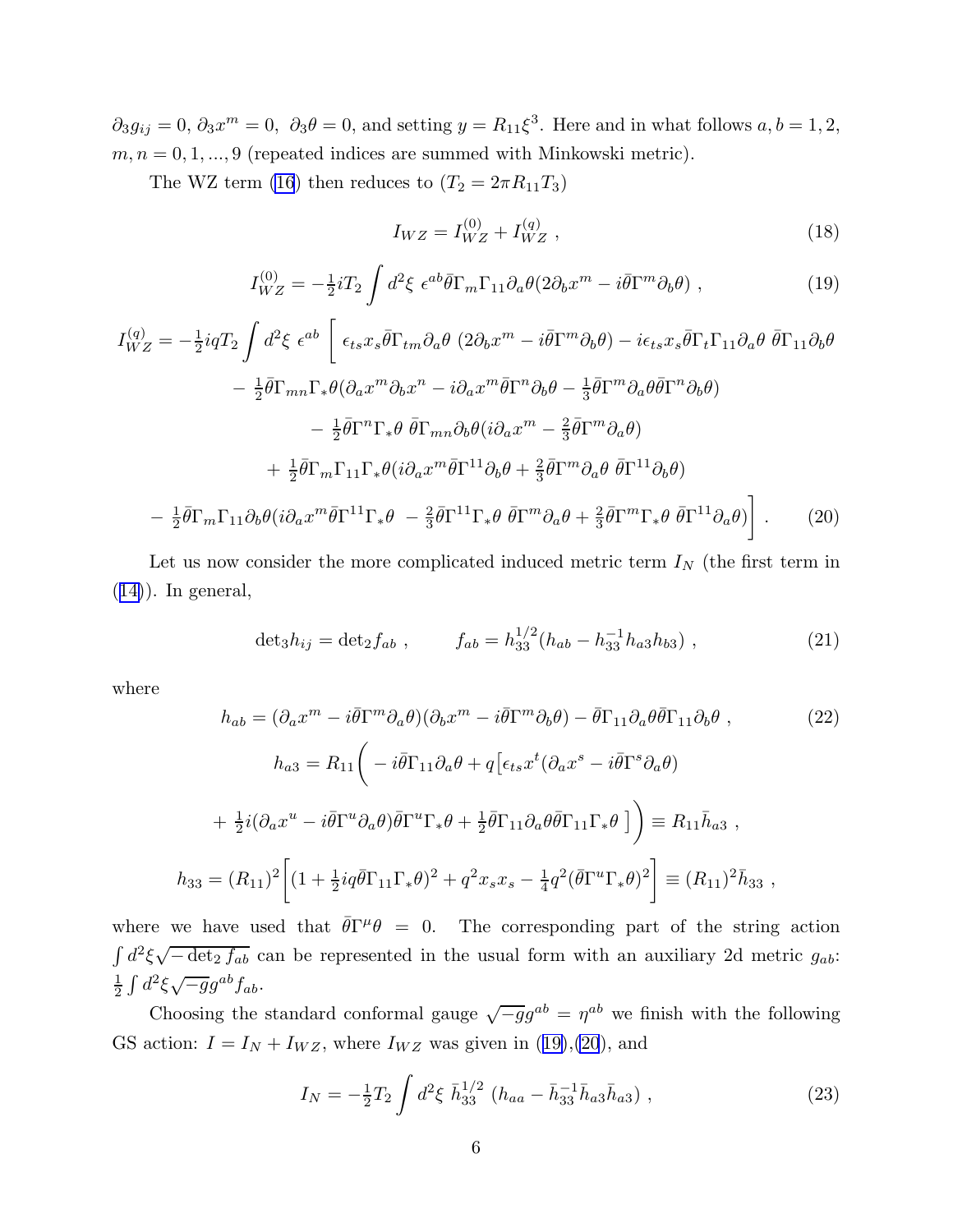<span id="page-7-0"></span>where the repeated indices are contracted with the flat 2d metric. It is easy to check that the bosonic terms in this action have the standard  $\sigma$ -model form  $G_{mn}(x)\partial_a x^m \partial_a x^n$ correspondingto the metric ([2\)](#page-2-0). Indeed, note that  $x_8 = r \cos \varphi$ ,  $x_9 = r \sin \varphi$ , and

$$
\bar{h}_{33} = f^2(r) + O(\theta^2) , \qquad dx_s dx_s - f^{-2}(r) (\epsilon_{st} x_s dx_t)^2 = dr^2 + f^{-2}(r) r^2 d\varphi^2 .
$$

In the  $q = 0$  limit the action reduces to the standard expression for the GS action in the flat  $D = 10$  space [\[2](#page-11-0)]

$$
I(q=0) = -\frac{1}{2}T_2 \int d^2\xi \left[ (\partial_a x^m - i\bar{\theta}\Gamma^m \partial_a \theta)(\partial_a x^m - i\bar{\theta}\Gamma^m \partial_a \theta) + i\epsilon^{ab}\bar{\theta}\Gamma_m \Gamma_{11} \partial_a \theta (2\partial_b x^m - i\bar{\theta}\Gamma^m \partial_b \theta) \right],
$$
\n(24)

written here in the  $D = 11$  notation for the Majorana spinors.<sup>8</sup> For  $q \neq 0$  the action has a complicated form, especially because of the  $\theta$ -dependent  $h_{33}^{1/2}$  factor in [\(23](#page-6-0)) (which is equal to  $e^{\frac{2}{3}\Phi(x,\theta)}$  where  $\Phi$  is the  $D = 10$  dilaton superfield). The presence of higherorder fermionic terms in the action reflects the curvature of the background. The WZ term contains terms which are of first order only in the magnetic flux parameter  $q$  which describe, in particular, the coupling to the RR vector field strength.<sup>10</sup> Since the action explicitly depends on  $\theta$  (and not only on  $\partial_a \theta$ ) it does not have obvious global translational fermionic symmetries (indeed, the magnetic background breaks all supersymmetries).

4. The action simplifies dramatically once one fixes the light-cone gauge. Since the action is  $\kappa$ -symmetric we are free to impose the condition

$$
\Gamma^+ \theta = 0 , \qquad \Gamma^{\pm} = \frac{1}{\sqrt{2}} (\Gamma^0 \pm \Gamma^1) . \qquad (25)
$$

Note that our background is non-trivial only in the 8, 9 directions, i.e. the choice of the light-cone gauge 'commutes' with the rotation [\(13](#page-5-0)) (in particular,  $[\Gamma^+,\Gamma_\mu]=0$  for

<sup>8</sup> Relation to the two  $D = 10$  Majorana-Weyl spinors is  $\theta = (\theta^1, \theta^2)$ ,  $\Gamma_{11} = \text{diag}(I, -I)$ ,  $\left(\begin{array}{cc} 0 & \omega^m \end{array}\right)$  $\Gamma^m = \begin{pmatrix} 0 & \gamma \\ m & \gamma \end{pmatrix}$  $\gamma^m=0$ .

<sup>9</sup> The explicit expressions for the  $D = 10$  superfields representing the supergeometry of our background can be read off from the superstring action by comparing it to the general result [\[6\]](#page-11-0) of the double dimensional reduction of the membrane action in curved  $D = 11$  space.

<sup>10</sup>In particular, ([20\)](#page-6-0) contains the term  $e^{\phi}F_{st}\epsilon_{ab}\partial_{a}x^{m}\partial_{b}x^{n}\bar{\theta}\Gamma_{mn}\Gamma_{st}\theta$  (where  $F_{st}$  is the RR vector field strength) expected on the general grounds (e.g., from comparison with the RR vertex operator).For  $m, n = 8, 9$  $m, n = 8, 9$  this is the term derived from  $D = 11$  membrane action in [9].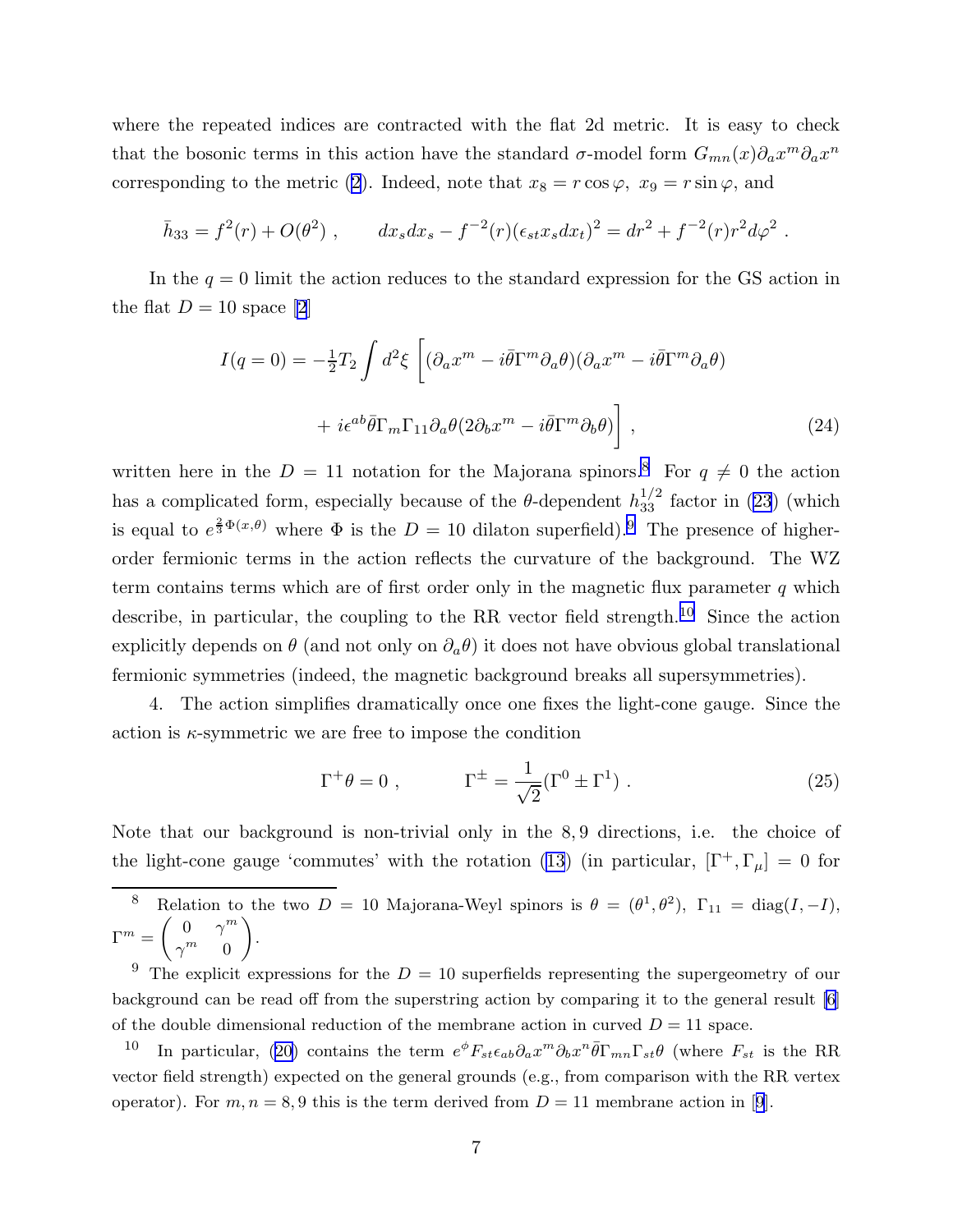<span id="page-8-0"></span> $\mu = 8, 9, 11$  $\mu = 8, 9, 11$  $\mu = 8, 9, 11$ . Instead of using ([25\)](#page-7-0) directly in the string action which follows from [\(14](#page-5-0)) we may obtain the same final expression in a more straightforward way by first choosing the fermioniclight-cone gauge in the free membrane action ([11](#page-5-0)) (assuming  $\partial_3\theta = 0$ ) and then applying the rotation([13\)](#page-5-0) and dimensional reduction. The standard observation is that if  $[O,\Gamma^+] = 0$  and  $\theta$  satisfies [\(25](#page-7-0)) then  $\bar{\theta}\Gamma^{\mu}O\theta$  is equal to zero unless the index  $\mu$  takes the value  $-$ .<sup>11</sup> This implies, in particular, that all quartic fermionic terms in  $h_{ab}$ ,  $h_{a3}$  and allfermionic terms in  $h_{33}$  in ([22\)](#page-6-0) vanish, so that  $\bar{h}_{33}$  becomes  $\theta$ -independent and equal to $f^2 = 1 + q^2 x_s x_s$ . Using [\(25](#page-7-0)) in the flat membrane action ([11\)](#page-5-0) and then making the rotation (i.e. replacing the derivatives by the covariant derivatives([17\)](#page-5-0)) we find the action which contains only terms which are at most bilinear in fermions,

$$
I = -\frac{1}{2}T_3 \int d^3\xi \left[ \sqrt{-g}g^{ij} (D_i x^\mu D_j x^\mu - 2i\bar{\theta}\Gamma^- \mathcal{D}_i \theta \partial_j x^+) - \sqrt{-g} \right. \\
\left. + 2i\epsilon^{ijk} \bar{\theta}\Gamma^p \Gamma^- \mathcal{D}_i \theta D_j x^p \partial_k x^+ \right],
$$
\n(26)

where  $p = 2, ..., 9, 11$ . The term with  $p = 11$  in the WZ part of (26) leads to the standard WZ term  $2i\epsilon^{ab}\bar{\theta}\Gamma^-\Gamma_{11}\partial_a\theta\partial_bx^+$  in the light-cone gauge GS string action.

The elimination of the auxiliary metric after dimensional reduction reintroduces a quarticfermionic term. Equivalently, a  $\theta^2$  term in  $h_{a3}$  in ([22\)](#page-6-0) gives rise to the  $\theta^4$  term in  $(23)$  $(23)$ .As follows from  $(22),(25)$  $(22),(25)$  $(22),(25)$  $(22),(25)$  $(22),(25)$ 

$$
h_{ab} = \partial_a x^m \partial_b x^m - 2i \partial_a x^+ \bar{\theta} \Gamma^- \partial_a \theta \ , \quad \bar{h}_{a3} = q(\epsilon_{ts} x_t \partial_a x_s + \frac{1}{2} i \partial_a x^+ \bar{\theta} \Gamma^- \Gamma_* \theta ) \ ,
$$

and  $\bar{h}_{33} = 1 + q^2 x_s x_s = f^2(r)$ . The light-cone string model we get is thus the following

$$
I = -\frac{1}{2}T_2 \int d^2\xi \left[ f(r)(\partial_a x^m \partial_a x^m - 2i\partial_a x^+ \bar{\theta} \Gamma^- \partial_a \theta) \right.- q^2 f^{-1}(r)(\epsilon_{ts} x_t \partial_a x_s + \frac{1}{2} i\partial_a x^+ \bar{\theta} \Gamma^- \Gamma_* \theta)^2+ 2i\epsilon^{ab} \partial_b x^+ \left[ \bar{\theta} \Gamma^- \Gamma_{11} \partial_a \theta - q(\epsilon_{st} x_t \bar{\theta} \Gamma^- \Gamma_s \partial_a \theta + \frac{1}{2} \partial_a x^p \bar{\theta} \Gamma^- \Gamma_* \Gamma^p \theta) \right] . \tag{27}
$$

The  $\theta^4$  term reflects the curvature of the background, while the RR coupling term is only quadratic in fermions.<sup>12</sup>

<sup>11</sup> As usual, for Majorana spinors  $\bar{\theta} = \theta^T C$ ,  $C\Gamma_m = -\Gamma_m^T C$ , so that  $\Gamma^+ \theta = 0$  implies  $\bar{\theta} \Gamma^+ = 0$ . One is also to note that  $1 = \Gamma^+ \Gamma^- + \Gamma^- \Gamma^+$  may be inserted in the fermionic bilinears.

 $12$  In the case of the KK Melvin (NS-NS) model similar procedure of starting with a covariant superstring (or membrane) action, fixing light-cone gauge and then performing the rotation in the plane gives the action [\(8\)](#page-4-0) with the fermionic part  $-2i\partial_a x^+ \bar{\theta} \Gamma^-(\delta_{ab} - \Gamma_{11} \epsilon_{ab}) \mathcal{D}_b \theta$ . It is easy to check explicitly that the procedures of rotation and light-cone gauge fixing indeed commute.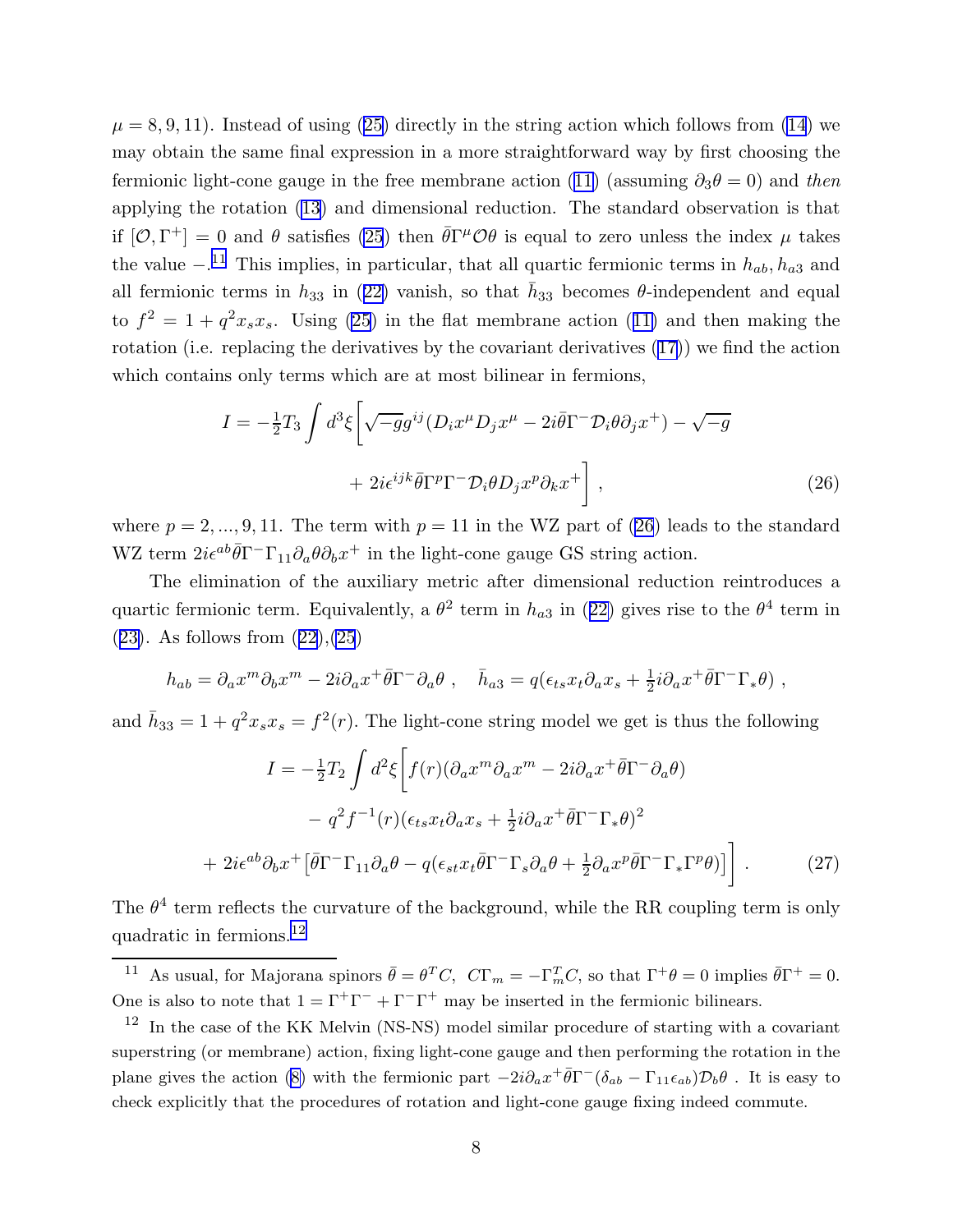Next, one may fix the remaining conformal invariance by the bosonic light-cone gauge  $x^+ = c + p^+ \xi^1$  $x^+ = c + p^+ \xi^1$  $x^+ = c + p^+ \xi^1$  (the 7-brane background ([2\)](#page-2-0),[\(3](#page-2-0))) has  $SO(1,7)$  Lorentz symmetry). This gauge choice could actually be made already at the level of the membrane action [\(26](#page-8-0)) (as inthe standard flat space case  $[10]$  $[10]$ ) since it 'commutes' with the rotation in the  $(8, 9)$ plane. In contrast to the flat KK Melvin model case([8\)](#page-4-0), however, the action([27\)](#page-8-0) does not take a manifestly 2d Lorentz-covariant form with  $\theta$  replaced by a pair of 2d spinors (the 2d parity even and odd terms in [\(27](#page-8-0)) do not combine as they do in the case of a flat target space since the even term here has the extra factor of  $f(r)$ ). Nevertheless, since the action is at most quartic in fermions, it may be useful to perform a triality transformation on spinors to convert them into  $SO(8)$  vectors, and that may lead to a more convenient framework to demonstrate the conformal invariance of this model at the quantum level.

The flat space membrane action describes a non-trivial interacting model even after fixing the light-cone gauge[[10](#page-11-0)[,20](#page-12-0)]. While the double dimensional reduction of it along one ofthe 'spectator'  $x^m$ ,  $m = 1, ..., 7$  coordinates leads to a simple quadratic action ([8\)](#page-4-0) of KK Melvin model (which can be solved in terms of free oscillators by 'undoing' the rotation inthe plane  $(16)$ , the reduction along y leads to the non-trivial interacting theory  $(27)$ , which can no longer be put into a flat or quadratic form by any obvious redefinition of the supercoordinates.

5. Similar considerations based on double dimensional reduction of the  $D = 11$ membrane action allow one to find the form of the GS superstring action in other type IIA backgrounds which can be obtained by reduction from locally  $\text{flat} \quad D = 11$  backgrounds. One particularly interesting example is the RR background representing the near-core region of a D6-brane. It can be obtained by reduction from the near-core part of the KK monopole [\[21](#page-12-0)] which happens to be a flat space – an ALE space with  $A_{N-1}$  singularity times a 7-dimensional Minkowski space  $M^{(6,1)}$  ( $S^3$  part of  $R^4$  is replaced by a Hopf fibration  $S^2 \times S^1$ ). The Green-Schwarz action for a string in the curved magnetic RR background corresponding to the near core (or decoupling[[22\]](#page-12-0)) region of the D6-brane can be thus obtained by the same method as used above. Starting with the membrane action in the locally flat  $D = 11$  background

$$
ds_{11}^2 = -dt^2 + dx_1^2 + \dots + dx_6^2 + d\rho^2 + \rho^2(d\tilde{\phi}^2 + \sin^2\tilde{\phi} d\tilde{\phi}^2 + \cos^2\tilde{\phi} d\tilde{\psi}^2)
$$
  
= 
$$
-dt^2 + dx_1^2 + \dots + dx_6^2 + \frac{1}{2}Nr^{-1}dr^2 + \frac{1}{2}Nr(d\phi^2 + \sin^2\phi d\varphi^2)
$$

$$
+ 2N^{-1}r[d\psi + \frac{1}{2}N(\cos\phi - 1)d\varphi]^2,
$$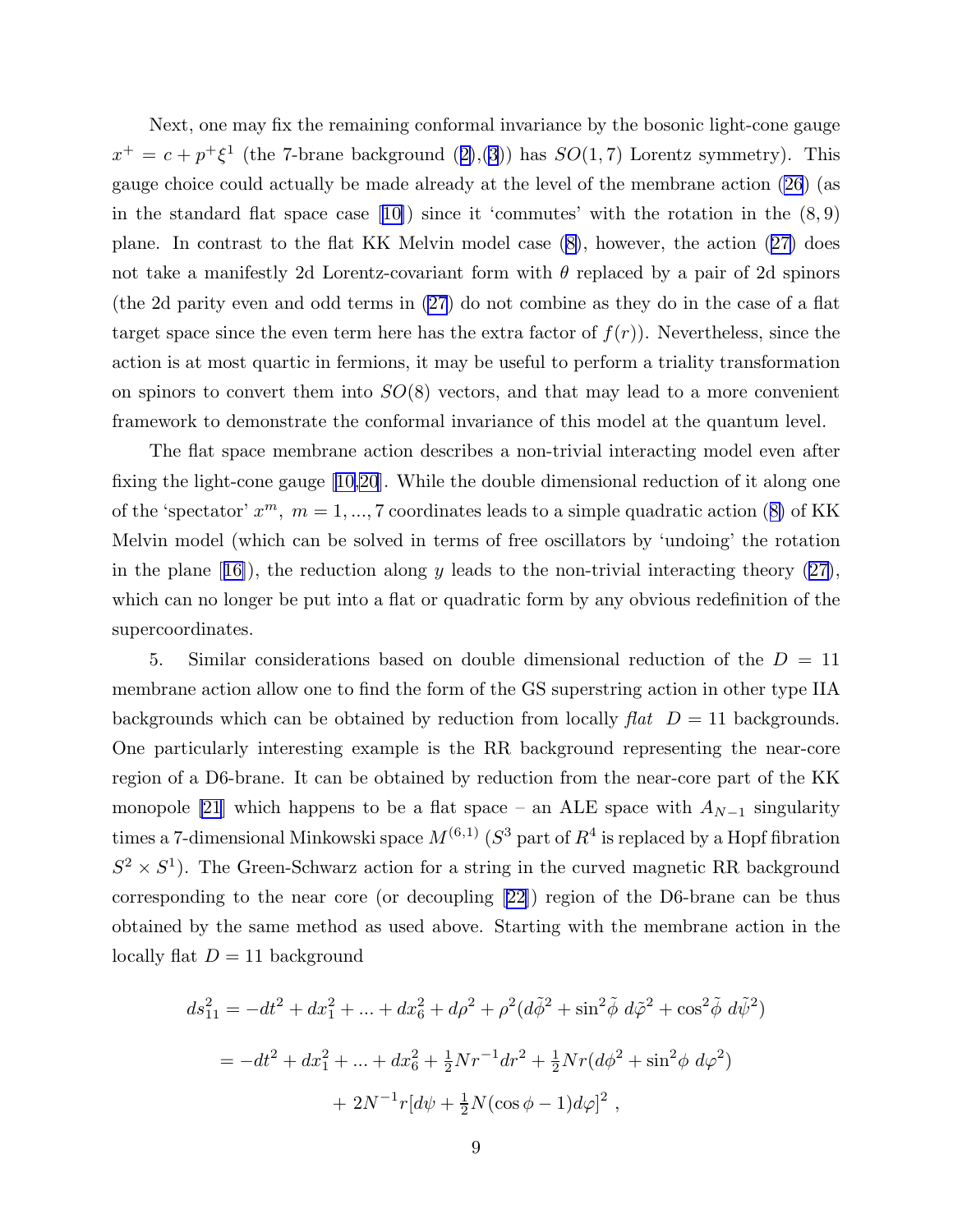where  $r \equiv \frac{1}{2}N^{-1}\rho^2$ ,  $\phi = 2\tilde{\phi}$ ,  $\varphi = \tilde{\varphi} - \tilde{\psi}$ ,  $\psi = N\tilde{\psi} \equiv \psi + 2\pi$ , and making the double dimensional reduction along  $x_{11} = R_{11}\psi$  leads to the covariant Green-Schwarz action for this background. We expect that the resulting action will be simpler than([27\)](#page-8-0), since the basic function of the radial coordinate here is just a power of r.

We are grateful to N. Berkovits, B. de Wit, R. Kallosh and R. Metsaev for useful discussions and comments on the paper. We also acknowledge the support of PPARC and the European Commission TMR programme grants ERBFMRX-CT96-0045 and ERBFMBI-CT96-0982.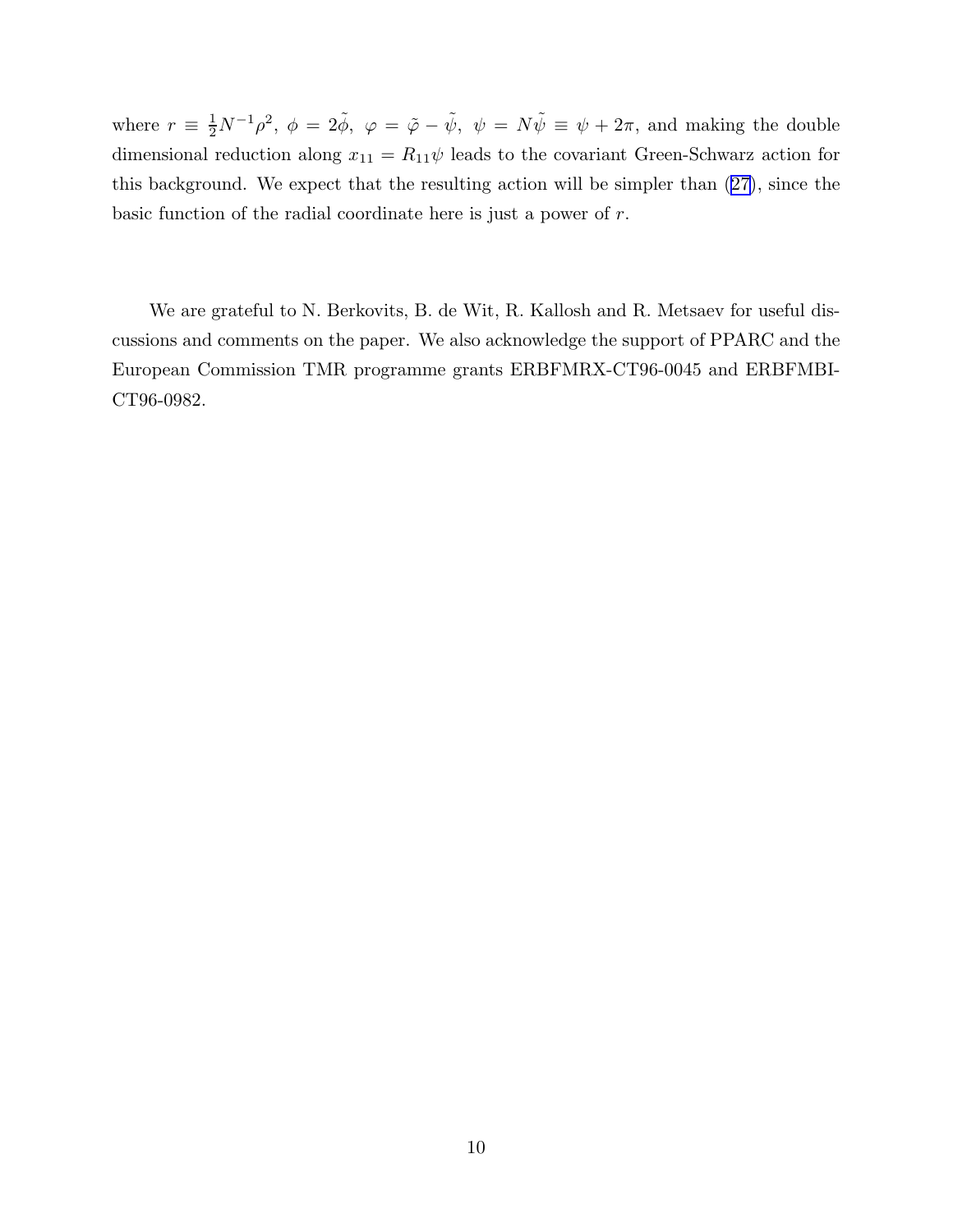## References

- <span id="page-11-0"></span>[1] J. Polchinski, Phys. Rev. Lett. 75 (1995) 4724.
- [2] M.B. Green and J.H. Schwarz, Phys. Lett. B136 (1984) 376; Nucl. Phys. B243 (1984) 285.
- [3] E.S. Fradkin and A.A. Tseytlin, Phys. Lett. B160 (1985) 69.
- [4] J.H. Schwarz, Phys. Rep. 89 (1982) 223.
- [5] M.T. Grisaru, P.S. Howe, L. Mezincescu, B.E.W. Nilsson and P.K. Townsend, Phys. Lett. B162 (1985) 116.
- [6] M.J. Duff, P.S. Howe, T. Inami and K.S. Stelle, Phys. Lett. B191 (1987) 70.
- [7] S. Bellucci, S.J. Gates, Jr., B. Radak, P. Majumdar and Sh. Vashakidze, Mod. Phys. Lett. A4 (1989) 1985; S.J. Gates, Jr., P. Majumdar, B. Radak and Sh. Vashakidze, Phys. Lett. B226 (1989) 237; B. Radak and Sh. Vashakidze, Phys. Lett. B255 (1991) 528.
- [8] N. Berkovits and W. Siegel, "Superspace effective actions for 4D compactifications of heterotic and type II superstrings", Nucl. Phys. B462 (1996) 213, [hep-th/9510106;](http://arxiv.org/abs/hep-th/9510106) N. Berkovits, "Extra dimensions in superstring theory", Nucl. Phys. B507 (1997) 731, [hep-th/9704109.](http://arxiv.org/abs/hep-th/9704109)
- [9] A.A. Tseytlin, "On dilaton dependence of type IIB superstring action", Class. Quantum Grav.13 (1996) L81, [hep-th/9601109](http://arxiv.org/abs/hep-th/9601109).
- [10] E. Bergshoeff, E. Sezgin and P.K. Townsend, Phys. Lett. B189 (1987) 75; Ann. of Phys. 185 (1988) 330.
- [11] B. de Wit, K. Peeters and J. Plefka, "Superspace geometry for supermembrane backgrounds", [hep-th/9803209](http://arxiv.org/abs/hep-th/9803209).
- [12] G.W. Gibbons, in: "Fields and Geometry", Proceedings of the 22nd Karpacz Winter School of Theoretical Physics, ed. A. Jadczyk (World Scientific, Singapore, 1986).
- [13] G.W. Gibbons and K. Maeda, Nucl. Phys. B298 (1988) 741.
- [14] F. Dowker, J.P. Gauntlett, D.A. Kastor and J. Traschen, Phys. Rev. D49 (1994) 2909; F. Dowker, J.P. Gauntlett, S.B. Giddings and G.T. Horowitz, Phys. Rev. D50 (1994) 2662.
- [15] F. Dowker, J.P. Gauntlett, G.W. Gibbons and G.T. Horowitz, "The decay of magnetic fields in Kaluza-Klein theory", Phys. Rev.D52 (1995) 6929-6940, [hep-th/9507143](http://arxiv.org/abs/hep-th/9507143).
- [16] J.G. Russo and A.A. Tseytlin, "Magnetic flux tube models in superstring theory", Nucl. Phys. B461 (1996) 131, [hep-th/9508068;](http://arxiv.org/abs/hep-th/9508068) A.A. Tseytlin, "Closed superstrings in magnetic field: instabilities and supersymmetry breaking", Nucl. Phys. Proc. Suppl. 49 (1996) 338, [hep-th/9510041.](http://arxiv.org/abs/hep-th/9510041)
- [17] J.G. Russo and A.A. Tseytlin, Nucl. Phys. B449 (1995) 91, [hep-th/9502038.](http://arxiv.org/abs/hep-th/9502038)
- [18] E. Cremmer and S. Ferrara, Phys. Lett. B91 (1980) 61.
- [19] L. Brink and P. Howe, Phys. Lett. B91 (1980) 384.